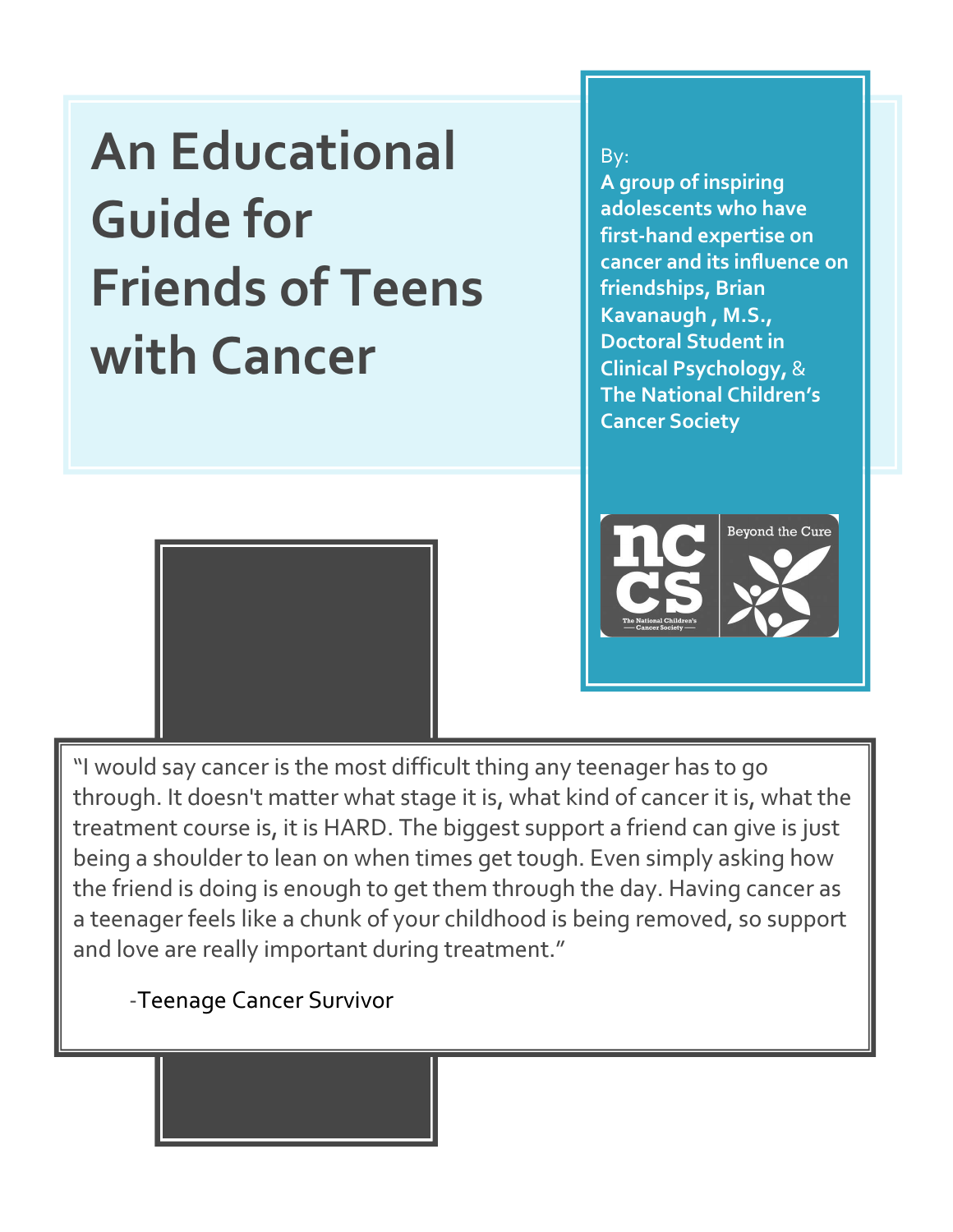# Introduction

This guide is intended for those teens that have friends that were diagnosed with cancer. We understand that things may be confusing and complicated for you and you may be unsure of what to think, feel or do for your friend. Just the fact that you are opening this guide is impressive because it shows that you are motivated to help your friend. We hope these suggestions are helpful in maintaining your friendship.

Thanks for checking this out!

## To start, let's review some of the basics about cancer

### **Cancer**

- Most of the time, cells in the body that are damaged are either repaired or eventually die. Cancerous cells are damaged cells, except instead of dying or being fixed, they grow and spread uncontrollably. These damaged and "abnormal" cells do damage by traveling to various parts of the body and attacking healthy tissue and organs.
- To remove the cancerous cells, cancer can be treated by chemotherapy, radiation therapy and surgery. Although many teens receive at least one of these treatments, the specific treatment can be very different for various types of cancer.
- Treatments can cause side effects that may limit your friend's ability to play sports, attend a full day of school or do other fun activities. Despite this, they still want to hang out with you like they did before!
- Compared to adults, kids and teens tend to respond better and recover faster from treatment. Improvements in cancer research have resulted in higher recovery rates, short and long term remission and even cures for cancer-related diseases.
- Most importantly, your friend with cancer is still your friend!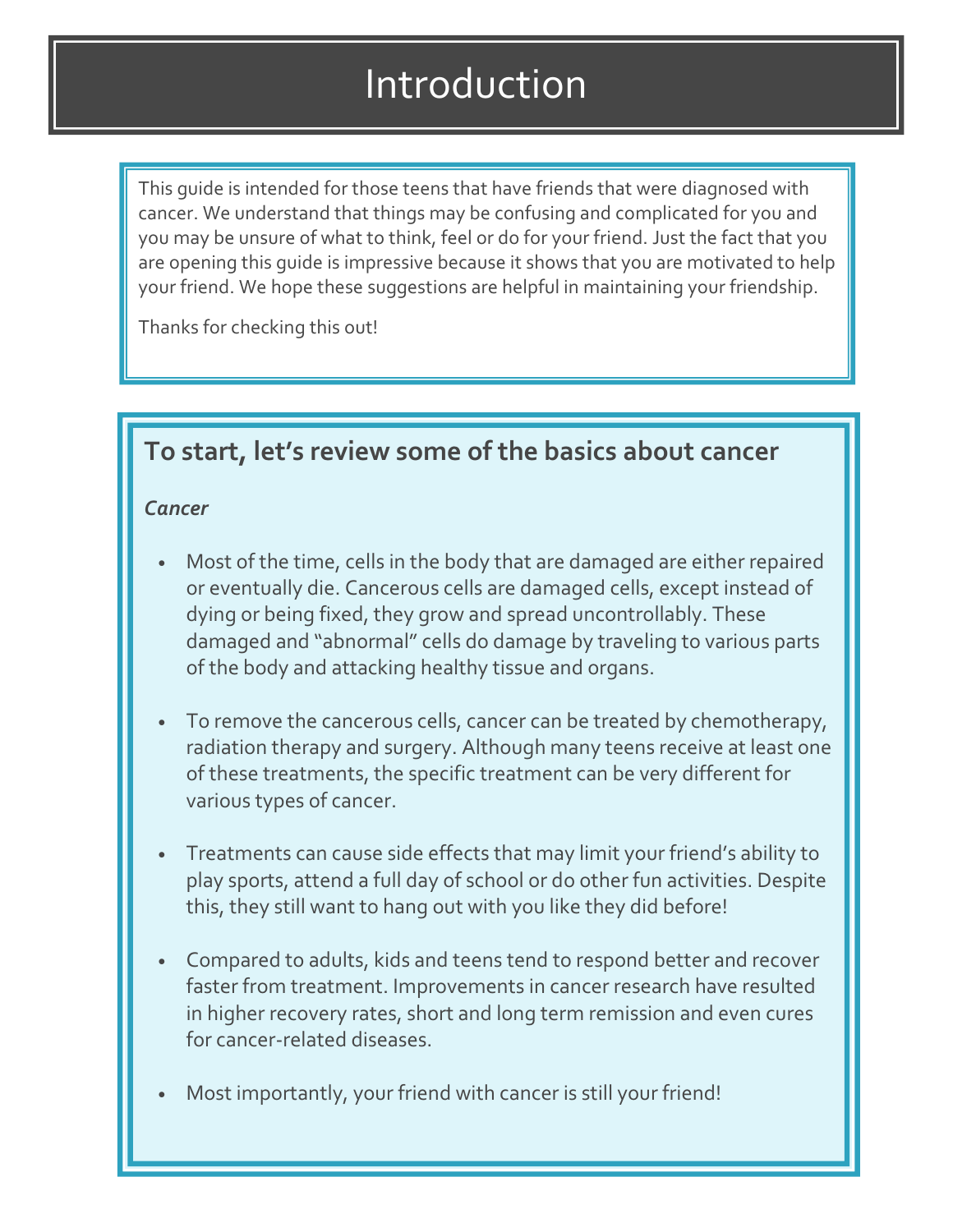### Facts about teenagers . . .

### ...even though you probably know more about being a teen than we do!

- It is common for teens to feel continued closeness to family members although peer friendships may change and become increasingly important.
- Being a teenager can be very stressful and friends can be very helpful resources to get through difficult times. Having friends helps teens feel good.

- Teens with cancer need meaningful friendships just like teens without cancer.
- It is often hard for a teen with cancer and a teen without cancer to maintain a friendship because of the demands of cancer treatment, the physical and emotional effects it has on the teen, and the reactions it can cause in those individuals without cancer.

### Some potential causes to changes in friendships during cancer treatment:

- Friends' limited understanding of cancer
- A lack of communication between friends

## So why did we make this guide?

To help teens learn more about cancer and what kind of support their friend with cancer wants and needs.

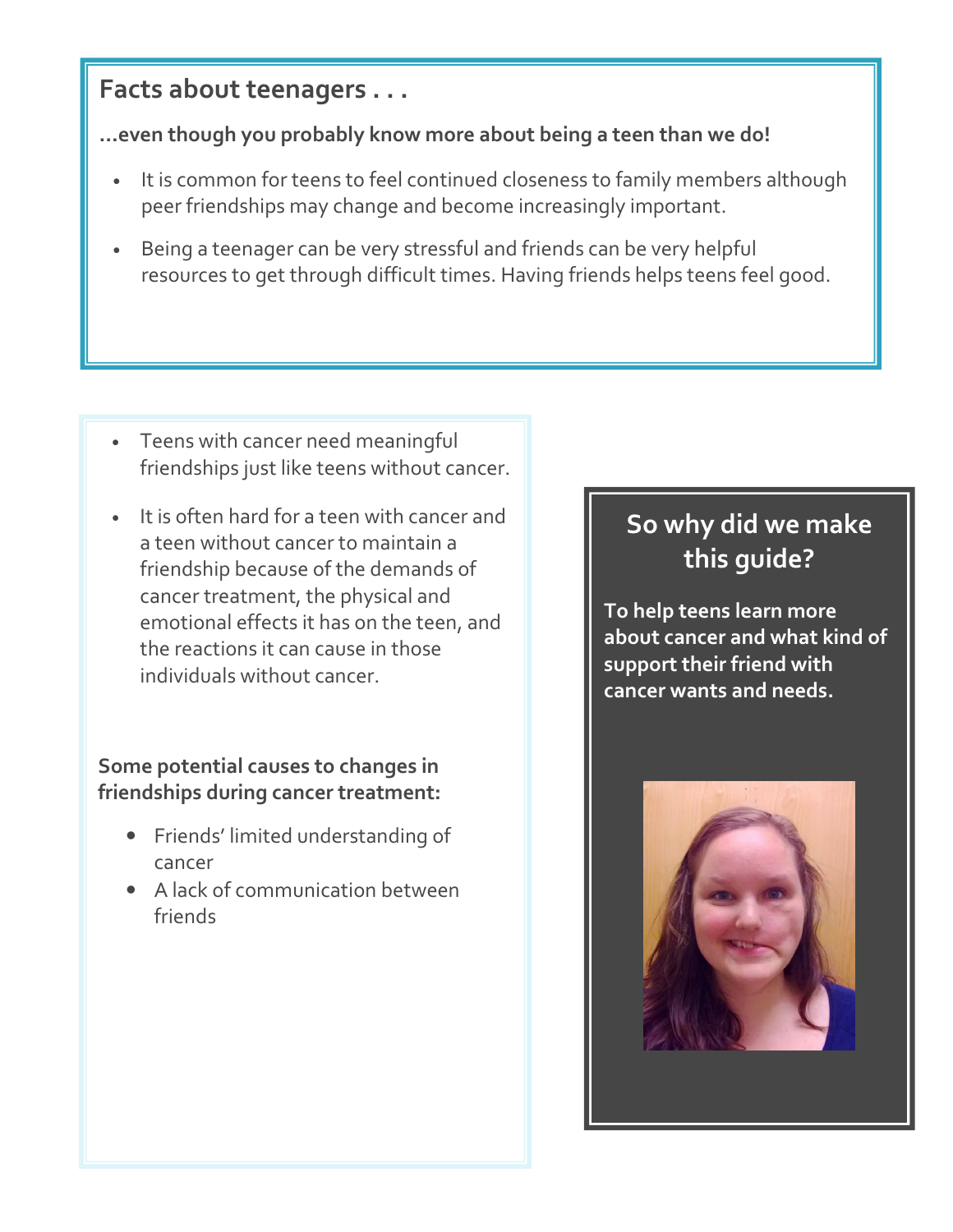# **Facts from teenagers**

### Friends

- The majority of survivors state they are currently satisfied with friendships although they also reported that they were not satisfied with friendships during cancer treatment
- 88% said that the amount of time spent with friends and peers significantly decreased when cancer treatment began but only 41% stated that the amount of friends decreased
	- This suggests that while teens didn't necessarily lose friends, they spent less time with them

### Friends' Behaviors

- 85% reported that there were certain things their friends did that were enjoyed or appreciated
- 52% also reported that there were certain things their friends did that were not enjoyed or appreciated
- Over 66% of teens reported that the most important thing their friends did was visit and just "hang out"
- 63% reported that talking on the phone or chatting online were the least important things friends did
- 88% think friends were doing a good job during cancer treatment

Friends' Understanding

- 42% said their friends did not have a good understanding of cancer and only 6% said their friends had an excellent understanding
- Only 20% reported that their friends were educated on cancer and its effects on teens
- More than 66% believed if their friends had a better understanding of cancer, their behaviors would have been better
- 97% think friends without cancer should be better educated about cancer and the effects it has on friendships
- The most important topic to educate friends are ways they can help during cancer treatment

The remaining information provided in this guide is from the active contributions of teens that had a first hand experience with cancer. They provided information on their experiences as well as invaluable tips and suggestions for friends without cancer.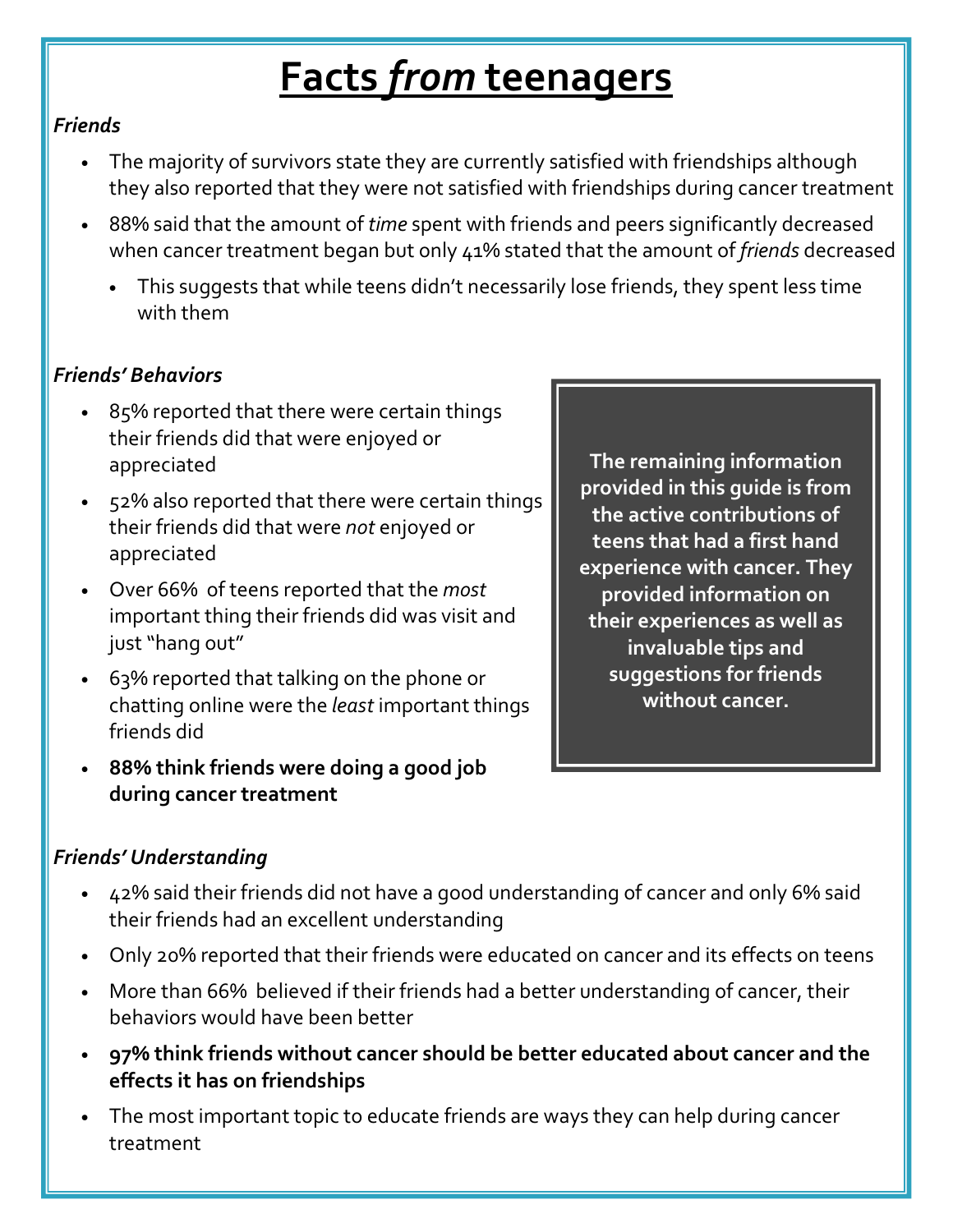# The Good & Bad

## NOT Appreciated

- Talked about things that made me feel sad and left out such as discussing partying or big plans they're planning to do together
- Did not visit me
- Judged me and stopped contacting me
- Used my cancer to get pity from others
- Made false assumptions about cancer because they did not know enough about it or its effects





## Appreciated!

- Visited me at the hospital to watch television, play video games, talk or just "hang out"
- Called, texted, online chatted, tweeted, posted, wrote letters or sent care packages
- Organized larger events, such as town benefits, high school events or birthday parties
- Helped me with simple things around my hospital room, helped with homework and brought me good food
- Generally tried to treat me as normal as possible, while also giving genuine support and love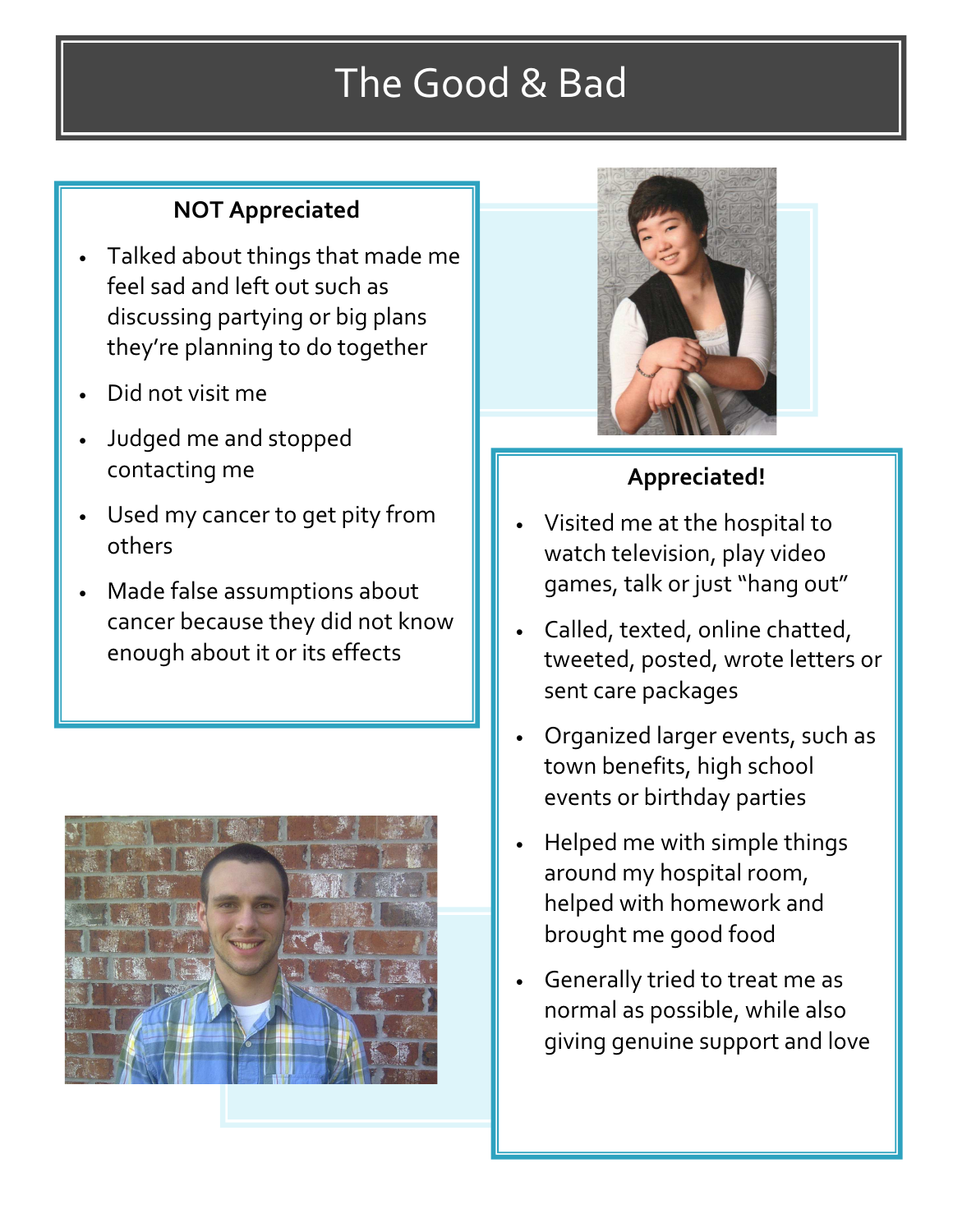# Be A Friend

- Make sure they know you are there for them
- Show support throughout treatment, not just at the beginning
- Ask them simple questions, such as "How are you feeling?" Be supportive when they provide honest answers (when they share how sick they feel)
- Visit, hang out and just spend time with them
- Try to treat them as normal as possible, do regular activities, but also understand their limitations
- Address the topic of cancer; do not just ignore it. Ask questions, talk about it and learn so you can be more involved in your friend's life
- Keep them updated on school events without going overboard and making them feel left out
- Show support but don't pity them

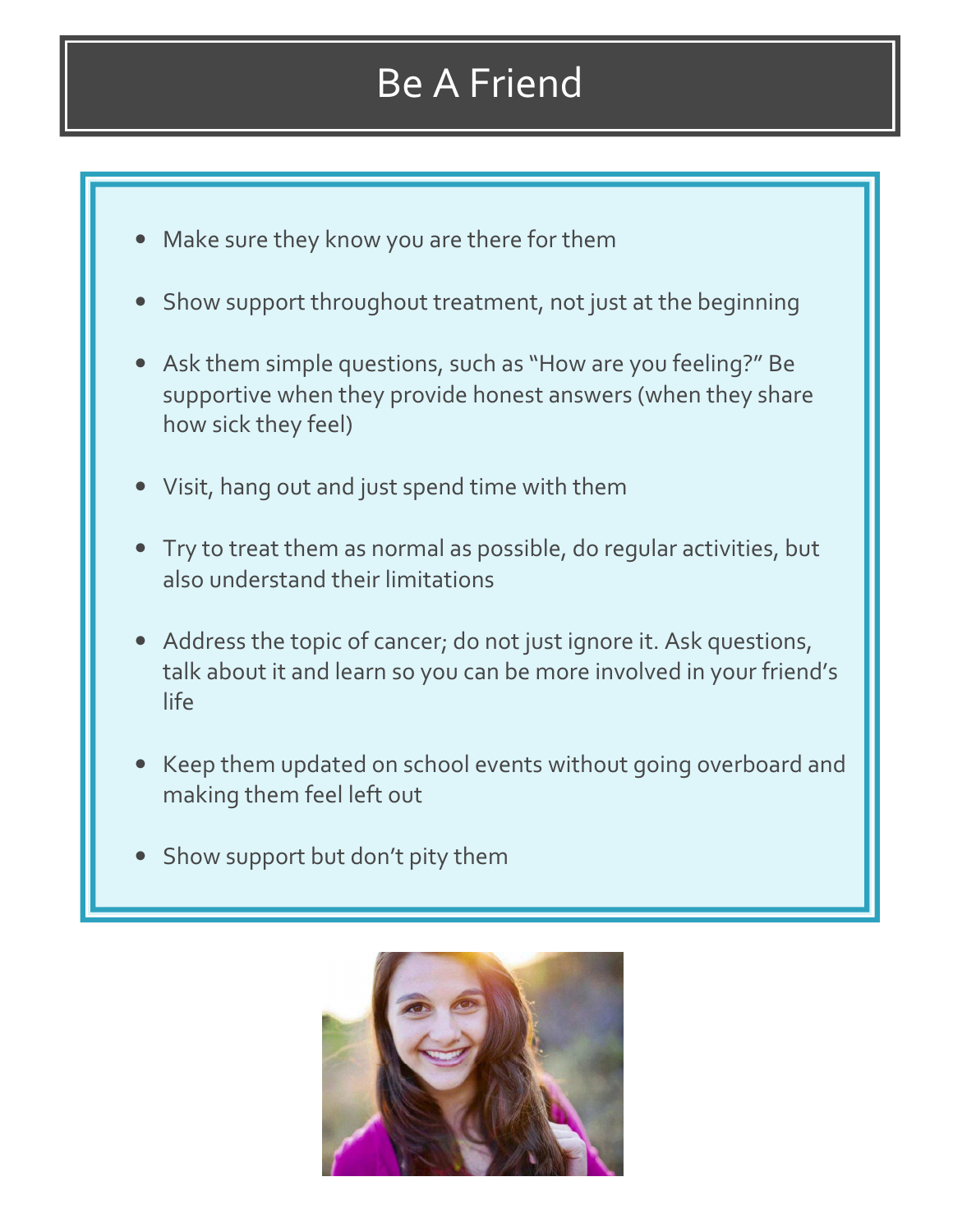## In Their Own Words

#### What was the hardest part about going through cancer treatment during adolescence?

"The fact that everybody else was going out and being active, such as going out with friends on Friday nights, and I was stuck at home. I was also an athlete, which made things harder to adjust to, instead of going to practice everyday, and having fun with my friends, I laid on the couch due to my constant headaches." Scott



#### What was it like to return to school after cancer treatment?

"It was rewarding to go back to school however, I felt like everyone was staring and talking about me. Self-consciousness was a huge issue in my transition." Sarah

#### What can friends do to support their friends with cancer?

"Just be there. Try to remember that they are still the same person; they are just facing something huge in their life right now. Go visit them in the hospital. Be ok with not being as active… Opt for movie nights! Don't stop being there for them. Your friend will love you for it, and your friendship will be so much stronger." Kate



a new school, but once I explained what I had and what was wrong, they accepted me and everyone was supportive of me." Jim

What was it like to return to school after cancer

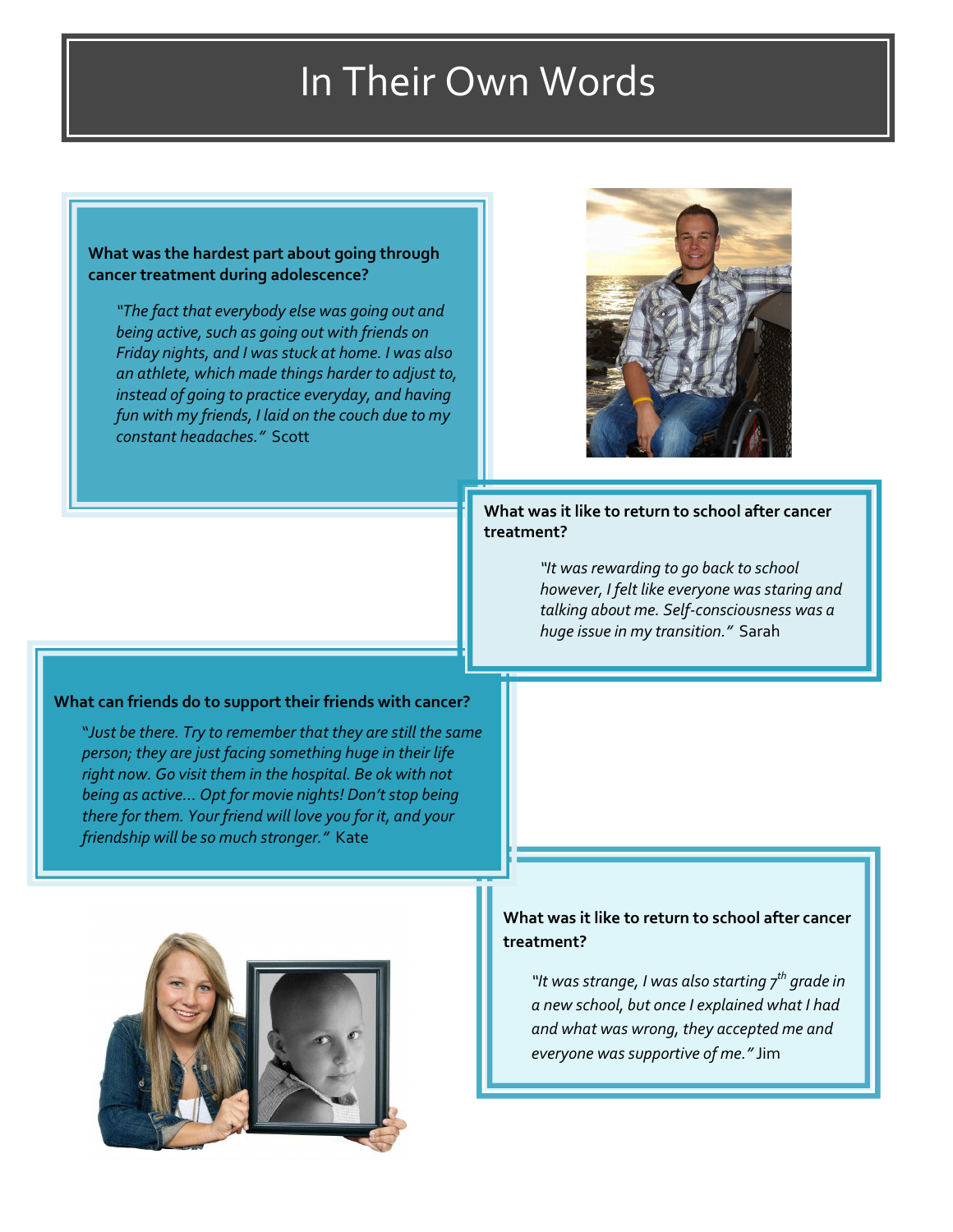#### What would be the most important thing to tell a friend of an adolescent with cancer?

"To just be there for their friend if they need to talk, or if they need emotional support. Support, family, and friends are the most important things during this hard time." Jim

#### What are activities that friends should avoid or things that are not appreciated by adolescents with cancer?

"Activities that can be done while sitting are generally better than ones that may cause physical exhaustion. Because of radiation and/or chemo it is unpredictable how a patient feels physically. If a physical activity is presented to the cancer patient and they are unable to do it they may feel embarrassed or uncomfortable." Sarah





Why do you think it is important to educate friends of adolescents with cancer on the effects of cancer and the ways they can support their friends during this time?

"Friends of adolescents with cancer are typically uninformed about the whole process of cancer. Such as the procedures and cautions that are put in place for the adolescent that was diagnosed with cancer." Scott

Why do you think it is important to educate friends of adolescents with cancer on the effects of cancer and the ways they can support their friends during this time?

"Going through cancer is hard. Losing friends over it because they don't understand what you're going through is even harder. I know that some of my friends were scared initially to be around me, as if they would "get sick" themselves. Others didn't want to deal with the fact that my cancer was real, and they didn't know what to do to help me. It would have been so wonderful to give them something they could read… and understand!" Kate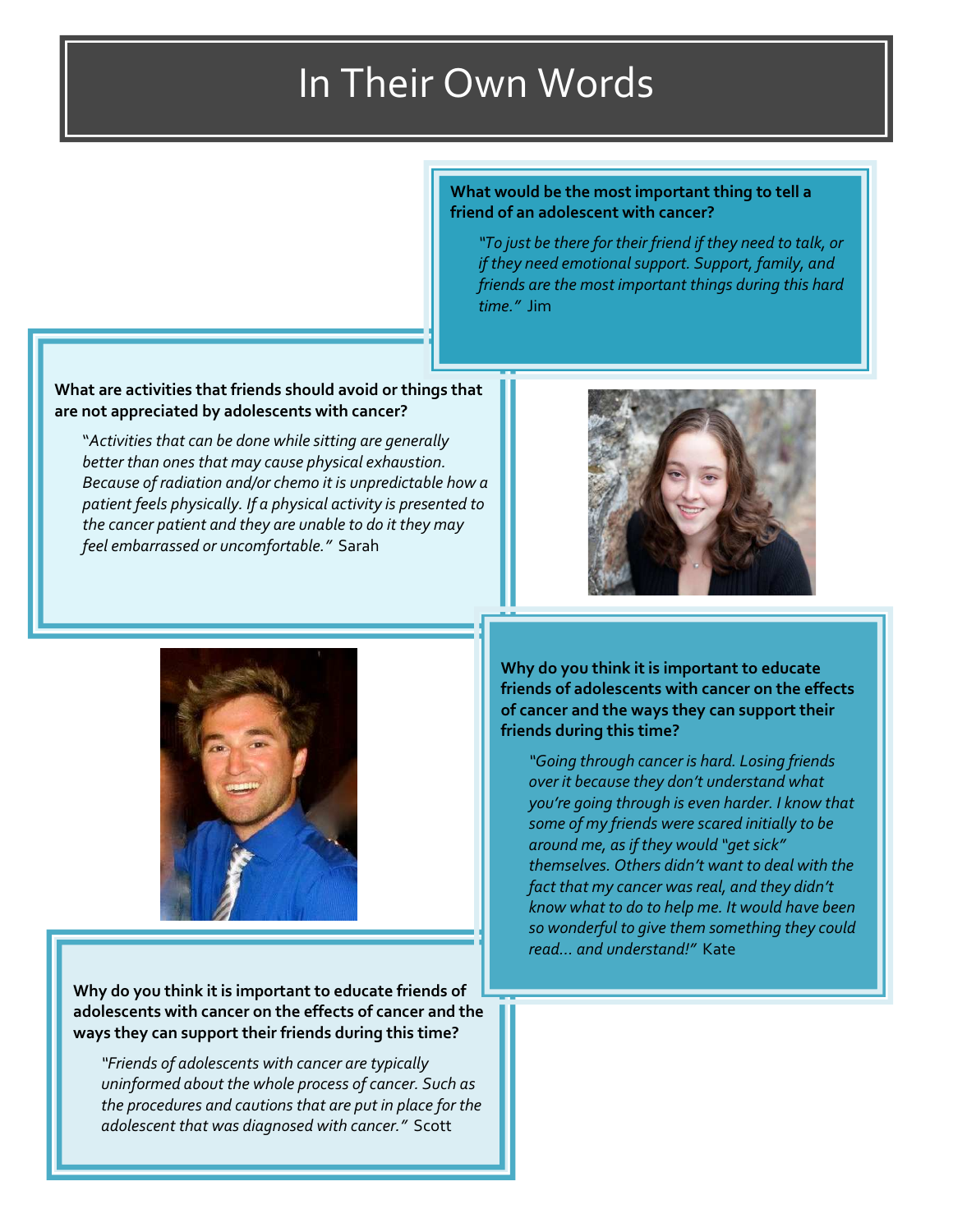# Show You Care

While we provided suggestions on how to help a friend with cancer, it is also important to understand that all teens with cancer are different. One teen may dislike an activity, while another teen may love it. You know your friend with cancer better than we do.

Here is a list of things to consider:

- Show an early interest in learning about cancer and the ways it may affect your friend. Demonstrate to them that you want to be involved as much as possible, but that you will also respect their privacy if they don't want to talk about some things or cannot hangout on certain days.
- Teens may want to be kept updated on gossip at school or the activities that are happening in class, but talking too much about fun parties and plans may also make them feel left out. This may seem difficult to understand so the best thing to do is to talk with your friend and find out what he/she wants to hear.
- Ask your friend what you can do to help them through the process and make sure to LISTEN. They may say they want something early in treatment, but this may change at any point. Keep checking in with your friend on the things you are doing.
- This may seem like a lot of responsibility for you. It may be helpful to have other friends involved to help you feel more comfortable in this process.
- Participants continuously reported that visiting was much more powerful and important than secondary communication such as texting or online chatting. Try to be physically present for your friend whenever possible. Texting and online communication are great tools to stay in touch, but use them as secondary means to be a friend whenever possible
- We know visiting a friend may make you feel anxious, nervous or uncomfortable, but know that visiting them probably makes their day a lot better. Try to treat your friend as "normal" as possible. Telling old jokes, talking about common interests and treating them in the same way will help you both feel comfortable and normal.